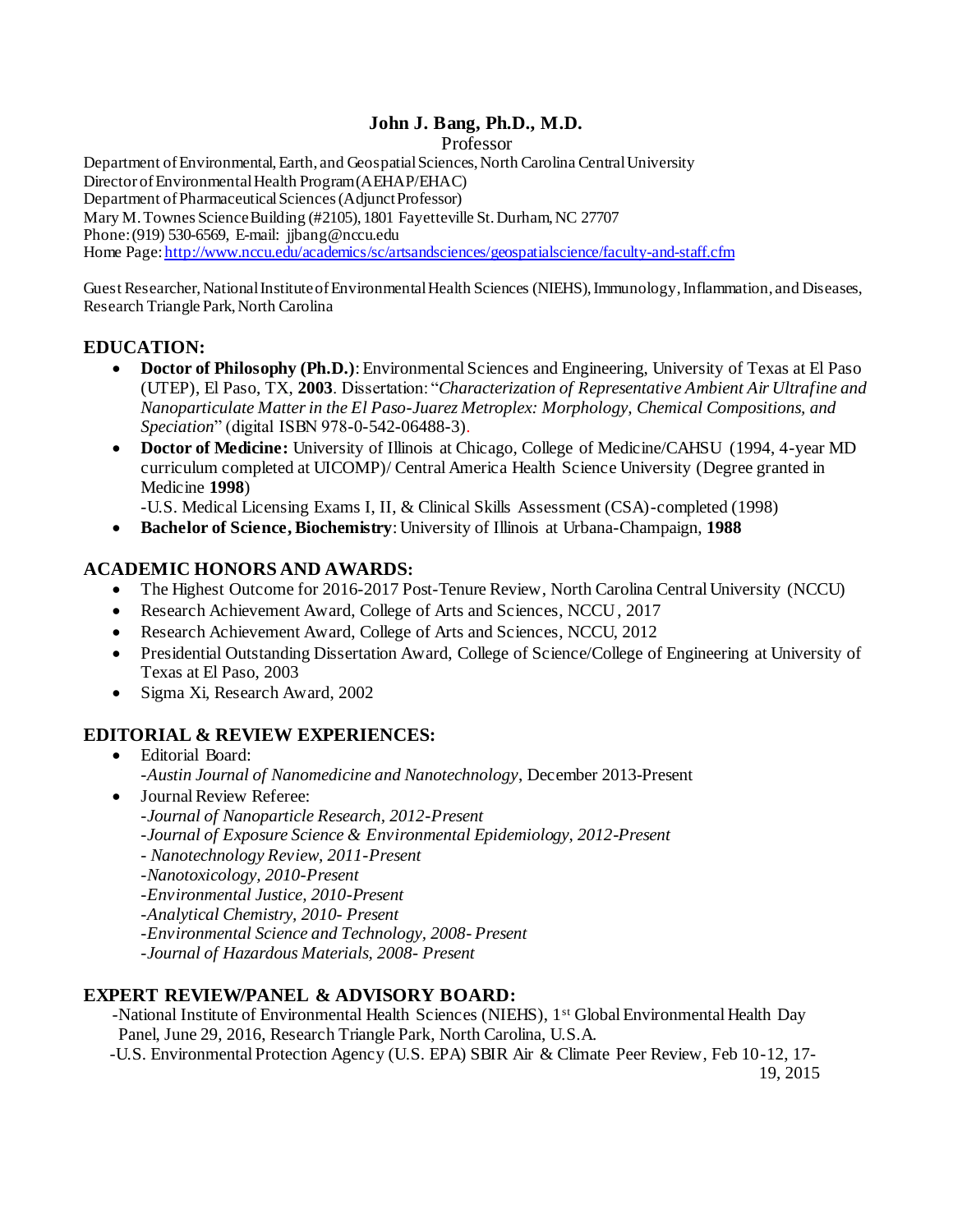-U.S. EPA National Center for Environmental Research Peer Review\_GRO, July 29-31, 2014

-U.S. EPA National Center for Environmental Research Peer Review\_GRO, March 06-08, 2013

-U.S. EPA Report "Global Mitigation of Non-CO<sub>2</sub> Greenhouse Gases" the EPA Office of Atmospheric Programs, Climate Change Division, 2012

-Comprehensive Environmental Assessment (CEA) Prioritization Process\_ Research Triangle Institute, International (RTI)/ EPA, 2012

-North Carolina Central University\_Institutional Review Board (IRB), 2010-Present

#### **PROFESSIONAL EXPERIENCE:**

#### **- Professor:**

Dept. of Environmental, Earth and Geospatial Sciences, North Carolina Central University (NCCU), July 2017- Present

 **-Director of Environmental Health Program at NCCU:** National Environmental Health Science and Protection Accreditation Council (**EHAC**) accredited program in the Dept. of Environmental, Earth, and Geospatial Sciences, North Carolina Central University (NCCU),

Aug. 2013- Present

#### **-Guest Researcher:**

-Innate Immune Response (Michael Fessler, M.D., Chief)\_Jan. 2019- Present

-Free Radical Metabolism Group (Dr. Ronald Mason, Chief), June 2015- June 2018

Immunology, Inflammation, and Diseases

National Institute of Environmental Health Sciences (NIEHS), Research Triangle Park, NC

## **-Interim Chair:**

Dept. of Environmental, Earth, and Geospatial Sciences, North Carolina Central University (NCCU), Aug. 2013- May 2015

#### **-Adjunct Professor:**

Dept. Pharmaceutical Sciences, North Carolina Central University March 2014- Present

#### **-Associate Professor:**

Dept. of Environmental, Earth, and Geospatial Sciences, North Carolina Central University (NCCU), August, 2007-2017

#### **-Research Scientist:**

Dept. of Environmental, Earth, and Geospatial Sciences, North Carolina Central University (NCCU), Dec., 2005- July, 2007

- Conduction of Congressional/EPA Co-sponsored Ambient Air Exposure Monitoring study (Moncure project[, http://www.nccu.edu/artsci/geography/newGEO/ericc.php](http://www.nccu.edu/artsci/geography/newGEO/ericc.php)) and overviewing (Near-Road project, <http://www.nccu.edu/artsci/geography/newGEO/ericc.php>) as part of ERICC Environmental Justice project
- Preparation of Study Design and Quality Assurance Project Plan (OAQP)
- Preparation of Environmental Science Laboratory for certification at state level for independent research operation and consulting service

#### **-Associate Director:**

W.M.Keck Border Biomedical Manufacturing and Engineering Laboratory, Department of Mechanical Engineering, University of Texas at El Paso, TX, August, 2004—Nov., 2005, Sponsor- Ryan B. Wicker. Ph.D., Associate Dean, Research and Development, College of Engineering

 Evaluation of robust dispersing techniques of Poly-(lactic-co-glycolic)-acids (PLGA)-PEG copolymer containing Vascular Endothelial Growth Factor for guided angiogenesis and nerve cell growth in tissue engineering applications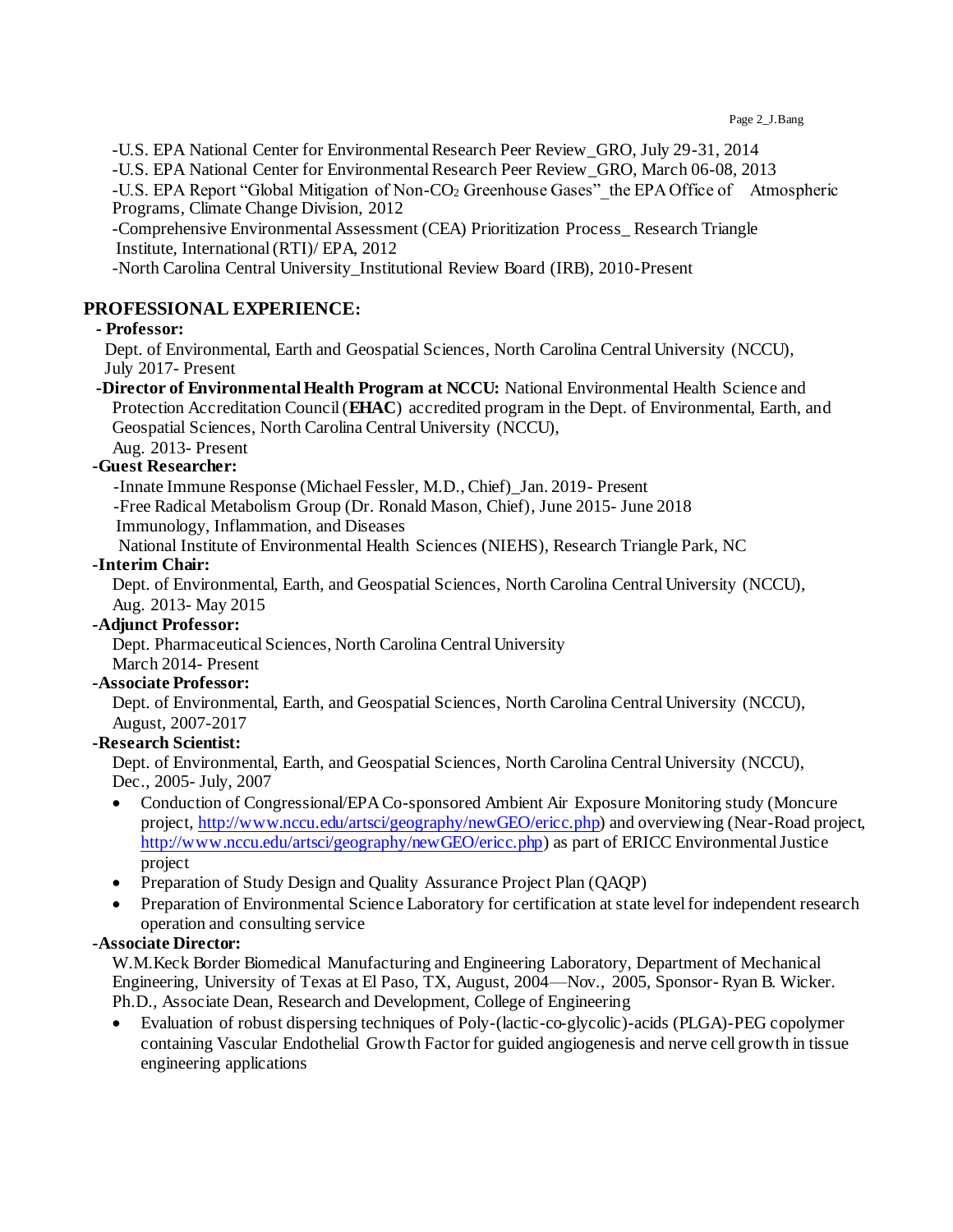- Growth of cells on polyurethane surface for gene expression studies in cardiovascular systems (collaboration with Stanford University, department of radiology and department of mechanical engineering)
- Configuration of conjugation methods for cell adhesion ligand RGDs and other bioactive materials for their applications in guided angiogenesis and nerve cell growth
- Synthesis of sustainable biocompatible hydrogel scaffolds using endogenous ground substances including hyaluronic acids.

## **-Post-doctoral Research Fellow**:

Analytical Chemistry, University of Texas at El Paso, 2003-2004. Sponsor-Geoffrey Saupe, Ph.D. Associate Professor, Chemistry.

- Synthesis of Novel Photcatalytic nano-material  $(HTiNbO<sub>5</sub>)$  for environmental remediation and energy generation
- **-Graduate Research Fellow: U.S. Environmental Protection Agency (EPA), Science To Achieve Results (STAR):** U.S.EPA/University of Texas at El Paso, Texas, 2002-2005 (Project #: U-91609601-0). Advisor at UTEP\_Lawrence Murr, Ph.D. P.E.
	- Analysis and characterization of ambient air ultra-fine and nano particulate matter for environmental health study

## **-Graduate Research Fellow: Southwestern Center for Environmental Research and Policy (SCERP)**:

U.S.EPA/University of Texas at El Paso, Texas 2002-2003 (Project #: A-02-5):

Analysis of carbon nanotubes from burning natural gases and ambient air

 Cardiopulmonary physiological responses to afternoon/night time particulate matter (PM) surge in El Paso-Juarez air basins.

## **-Curriculum Coordinator**:

Anatomy and Physiology in Biology department, University of Texas at El Paso, 2001-2002

- Curriculum development for anatomy/physiology course
- Lecturing the course/lab coordination

# **-Assistant Professor**:

Central America Health Sciences University, College of Medicine, 1998-2000 Supervisor: Dean, Maurice Modavi, M.D.

- Lecturing pulmonology and anatomy and physiology
- Curriculum Modification for the first two-year medical school basic science course work
- Conducting Review for U.S. medical licensing examinations for the  $3<sup>rd</sup>$  &  $4<sup>th</sup>$  year students

# **-Research Assistant**:

Department of Pharmacology, University of Illinois, College of Medicine, 1994. Supervisor: Andrew Ho, Ph.D. Professor in Pharmacology

• The correlation of G-Protein level and incidence of brain tumor subtypes

# **TEACHING EXPERIENCE:**

- North Carolina Central University (since 2006):
	- *Undergraduate* Courses: HEDU 3100 Public Health, ENSC 3600 Air Quality & Control, ENSC 3700 Water Quality and Control, ENSC 4450 Environmental Chemistry, ENSC 4400 Nanotechnology, ENSC 2100 Global Environmental Sustainability, ENSC 1000 Introduction to Sustainable Planet
	- -*Graduate* Courses: EASC 5020 Water and Minerals, EASC 5100 Field Methods and Technique, and EASC 5200 Atmospheric Dynamics
- University of Texas at El Paso (2000-2003) -Human Anatomy and Physiology
- Central America Health Science University, College of Medicine (1998-2000)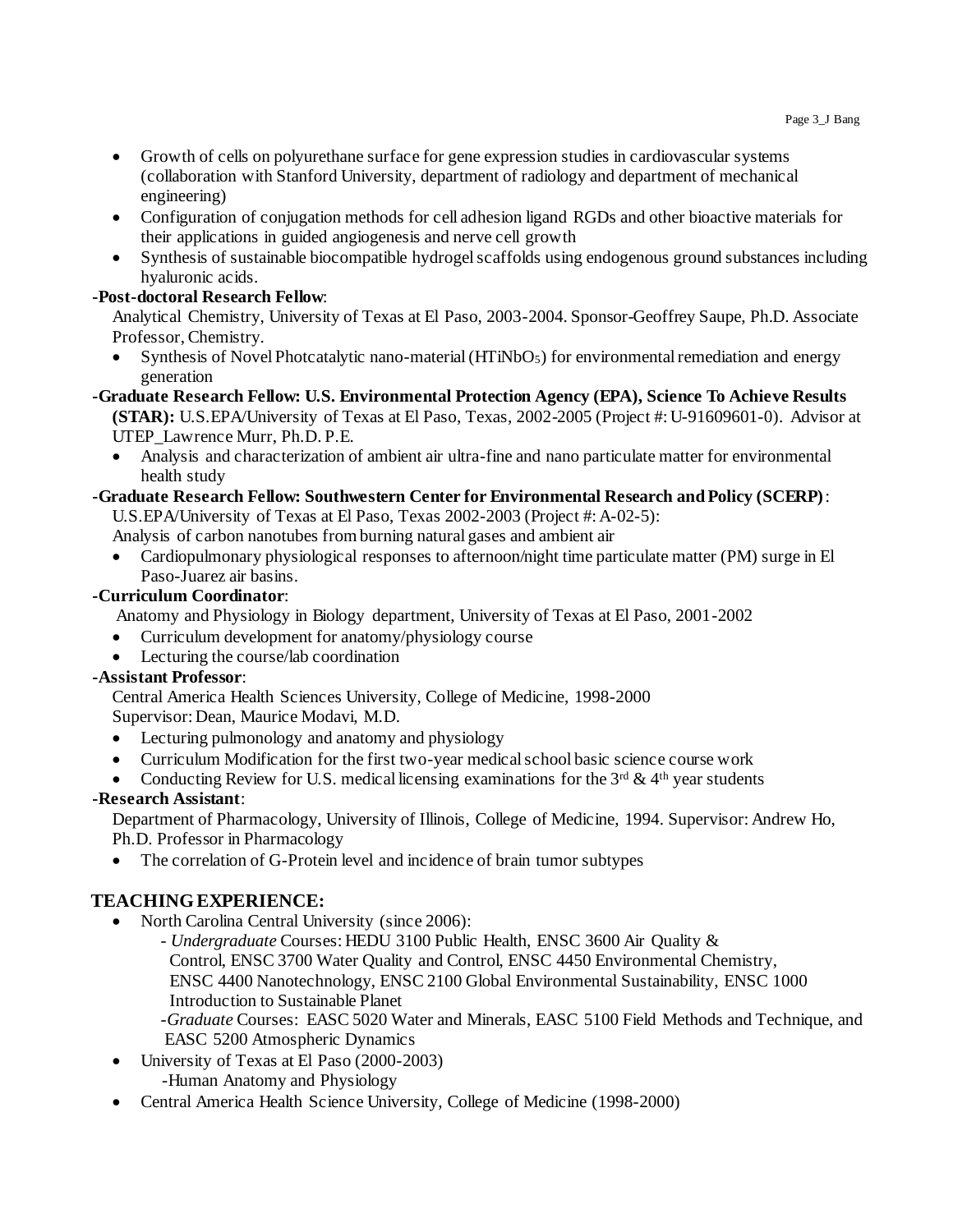-Pharmacology, Physiology, Pulmonary Medicine

#### *- Curriculum Development*

- North Carolina Central University for Environmental Health program Accreditation (National Environmental Health Science and Protection Accreditation Council)\_program fully accredited in 2009 for 5 years (renewable in every 5 years)
	- -Courses created for nationally accredited Environmental Health Program (EHAC)
		- i. ENSC 3600 Air Quality and Control
		- ii. ENSC 3700 Water Quality and Control
		- iii. ENSC 3900 Environmental Sampling and Analysis
		- iv. ENSC 4500 Risk Assessment and Risk Communication
- Other New Courses developed for undergraduate and graduate curriculum
	- 1. ENSC 1000 Introduction to Sustainable Planet
	- ii. ENSC 2100 Global Environmental Sustainability
	- iii. EASC 4500 Nanotechnology in Environmental Science
	- iv. ENSC 5350 Environmental Remediation (in progress)
	- v.

## **RESEARCH PROJECTS and INTEREST:**

#### *Theme I: Exposure Assessment of Ambient Air Pollutants (Fine & Ultrafine PM)*

i. Ambient Air Quality Study: *Ultrafine and Fine PM, VOCs, SOx, NOx, Ozone*:

- 1. EPA-NCCU Co-op, (ERICC\_12/01/2005-07/31/2007): Community Exposure Studies through Spatial and Temporal Exposure Analysis: Optic and Gravimetric methods
- 2. NCCU-RTI Co-op, (01/01/2013-09/31/2013): Commuter exposure assessment
- 3. Health Effect Institute (HEI), (06/01/2014-05/31/2017): Land Use Regression (LUR) & exposure assessment in Near Road
- 4. NIH/RCMI (Sep. 2019- Aug. 2021): Health Disparity Associated with Exposure to Traffic-Induced Air Pollutants: Inflammation Induced Pulmonary Diseases
- ii. Characterization of *Engineered Nanomaterial and Ultrafine PMs* of traffic origins:
	- 1. Surface interactions in different environmental and physiological conditions
	- 2. PMs from Brake pads and tires (EPA/Arcadis Inc. consulting work 01/01/2012- 06/31/2013)

## *Theme II: Risk Assessment*

- i. Role of Engineered Nanomaterial in *Inflammatory process and cell death, and dopamine synthesis in nervous system*: Delineation of Nano Ag exposure induced mitochondrial dysfunction in nervous system (Parkinson's Ds; support from NCCU graduate school\_08/01/2010-present)
- ii. Role of Nano Ag particles in *Pigmentation process* (NSF\_BIO grant, 06/01/2010- 12/31/2010, Role PI)
- iii. Persistent Organic Pollutants (*POPs) and their genetic regulatory influence in Type 2 Diabetic Mellitus and other inflammatory processes*
- iv. *Immuno-Spin Trapping(IST)* technique application for early detection of ROS involved pathological process (collaboration with Free Radical Metabolism group at NIEHS: 2015 present. DMPO adducts/ Oligomerized Beta-amyloid proteins are used for investigating Alzheimer's Disease (NSF\_HBCU\_EiR: 09/15/2018- 08/31/2021)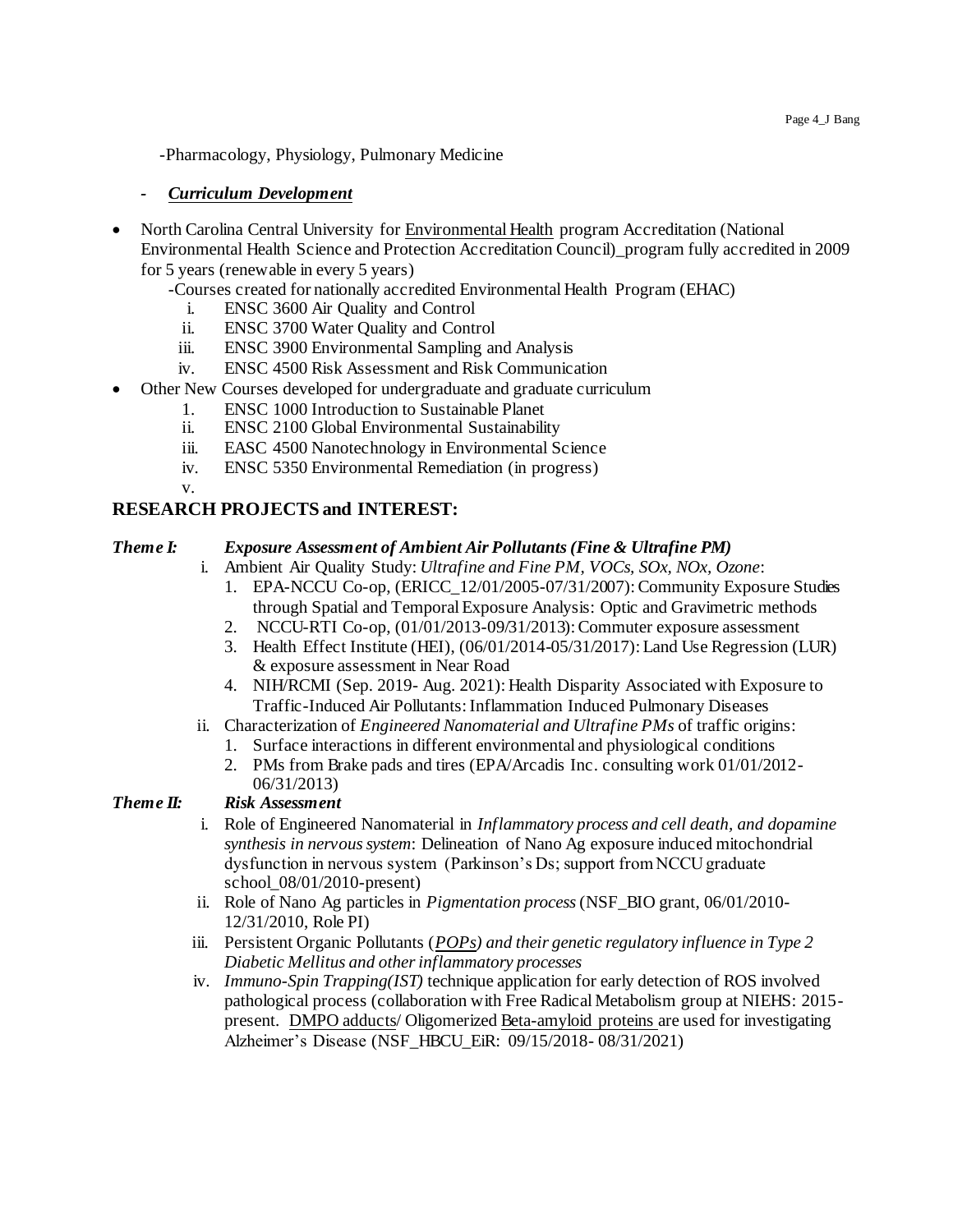#### *Theme III: Micro and Nanofabrication*

- i. Environmental Remediation and Biomedical Applications:
- ii. CNT/CND/Graphene Oxide hybrids:

-Development of *photocatalytic hybrid nanocomplex* (titanium and carbon nanotubes and nanofibers) for removal of organic pollutants and pathogens from fluids (ballast water and air) (NSF-PIRE, 01/01/2013-12/31/2019)

-Development of *PEG containing triple responsive compound* (NSF-DME/MRSEC grant, SEED project, 09/01/2011-08/31/2013)

-Nano hybrid material delivery by *Dip Pen Nanolithography* unit for nanofabrication (NCBC Biotechnology grant: 06/01/2015-05/31/2017)

## **GRANTS & CONTRACTS:**

- **NIEHS/RCMI** (Aug. 2019- July 2021) "Health Disparity Associated with Exposure to Traffic-Induced Air Pollutants: Inflammation Induced Pulmonary Diseases." Role: Senior Investigator/Co-PI
- **NSF** HBCU EiR,  $09/15-2018-08/31/2021$  (Award #: 1832134) "Radical Scavenging Interaction of Carbon Nanodots and Smart Polymer-Carbon Nanodots Systems". Role: PI
- **NSF** HBCU RISE,  $08/31/2018-08/31/2021$ , "Enhancement of Research and Education Infrastructure in Nanobiomaterials, Biophysics, Biochemistry, and Environmental Sciences and Engineering". Role: Investigator
- **NSF** PIRE (01/01/2013-12/31/2019) "Water and Commerce: Technologies to enable environmental sustainability in global markets" Role: PI (NCCU)
- **National Institute of Environmental Health Sciences** (**NIEHS**)/NCSU Center for Human Health & the Environment, 7/1/2016-6/31/2017), "Mechanisms of nanoparticle endocytosis and the subsequent effects on extracellular matrix deposition and epithelial cell adhesion", Role: Co-PI
- **Environmental Protection Agency/National Health and Environmental Effects Research Laboratory** (**EPA/NHEERL**, 09/01/2015-08/31/2016) "Nanomaterials Hazard and Exposure Assessment Traineeships (Nano-HEAT)". Role: PI (NCCU)
- **Health Effect Institute** (**HEI/EPA**, 06/01/2014-05/31/2017) "Characterizing the determinants of vehicle traffic emissions exposure: measurement and modeling of land-use, traffic emissions, transformation and transport" Role: PI
- **North Carolina Biotechnology Center** (**NCBC**)-Institutional Development Grant (06/01/2015- 05/31/2017) "Developing Regional Dip Pen Nanolithography Capability" Role: Co-PI
- **EPA** ARCADIS subcontract/consulting, 12/01/2011-8/28/2012 (EP-C-09-027: RN990272.0012.00001, "Nanoparticle collection and microscopic and gravitational analysis: Brake pads and Tires" Role: PI
- **NSF** DMR-1121107, 09/15/2011-09/14/2016, "Triangle Material Research Science and Engineering Center, SEED group", Role: Co-Investigator
- **NSF**\_BIO/ROA\_DBI  $\#$  1044642, 06/01/10-07/31/10, "Investigations on the Impacts of Nano Ag Exposure to Nervous System: Mechanisms behind Growth and Functional Abnormality" Role: PI
- **NSF** DMR- 0959679,  $02/01/10 01/31/12$ , "MRI-R2: Acquisition of an Environmental Field Emission Scanning Electron Microscope for Research and Education at North Caroline Central University" Role\_Co-PI
- **Bayer USA Foundation\_**08/01/11-07/31/2012, Introduction to Environmental Susatinability-An Online Course, Role: Co-Investigator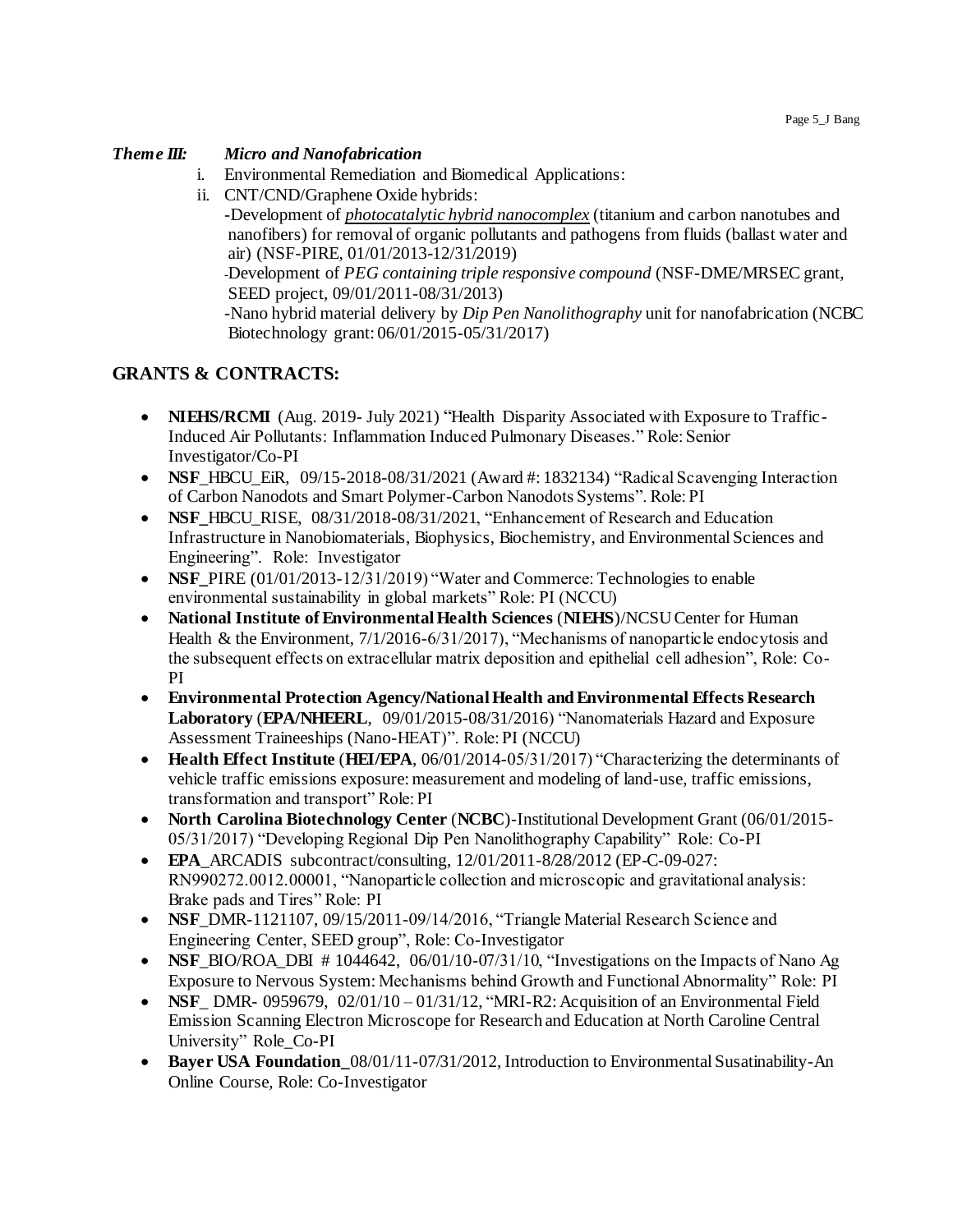- **DUKE-NCCU STEM Partnership** award, 08/01/08-05/31/09, **"**Characterization of physical properties and ROS generating and radical quenching roles of carbon nanotubes (CNTs)" Role\_PI
- UNC GA, Undergraduate Research Funding, 05/01/06-07/31/06, "Feasibility of Using Ogawa Passive Air Samplers and TSI Instruments for Barrier and Spatial Gradient Assessment"**,** Role\_PI student support, Lauren Lawrence, NCCU
- **U.S. Environmental Protection Agency** (**EPA**) **STAR** Fellowship: Project #: U-91609601-0, 08/01/02-05/31/05, "Characterization of Representative Ambient Air Ultrafine and Nanoparticulate Matter in the El Paso-Juarez Metroplex: Morphology, Chemical Compositions, and Speciation, Role\_PI

## **SCHOLARLY CONTRIBUTION:**

#### **-Peer-Reviewed Research Journal Articles**:

- 1. Ma, W. He, S. Ma, H. Jiang, H. Zhu, L. Bang, J. Li, P. Jia, S. "Silver nanoparticle exposure causes alteration in pulmonary structural and mitochondrial damages: protective effects of sodium selenite." *Journal of Nanomedicine*. **2020**, Vol. 15, 633-645.
- 2. Ro, JH, Bang, JJ. Kim, YI. Lee, DJ, Ko, CC, Garcia-Godoy F. Kwon YH. "Spectral characteristics of caries autofluorescence obtained from different locations and caries severities", *J. of Biophotonics*, August 15, **2019**: e201900224[, https://doi.org/10.1002/jbio.201900224](https://doi.org/10.1002/jbio.201900224)
- 3. Lee, Y. Bang, J. Kang, S. "Study on a Nano-Microstructure and Properties of Geopolymer by Recycling Integrated Gasification Combined Cycle Coal Ash Slag*", J. of Nanoscience and Nanotechnology,* April **2019**; 19(4): 2193-2197
- 4. Moujahid, A. Bang, J. Yan, F. "Effect of mixing on reductive dechlorination of persistent organic pollutants by Fe/Pd nanoparticles", *Water Environment Federation*, **2019**, 1-10
- 5. Bang, J. and Kang, S. "Study on the immersion test of geopolymers made by recycling of coal ash", *J. of the Korean Crystal Growth and Crystal Technology*, September **2018**; 28(5): 199-205
- 6. Kumar, A. Triquigneaux, M. Madenspacher, J. Ranguelovaa, K. Bang, J. Fessler, M. Mason, R. "Sulfite-Induced Protein Radical Formation in LPS Aerosol-Challenged Mice: Implications for sulfite Sensitivity in Human Lung Disease", *Redox Biology*, May **2018**; 15: 327-334
- 7. Chakraborty, P. Selvaraj, S. Nakamura, M. Prithiviraj, B. Cincinelli, A. Bang, J. "PCBs and PCDD/Fs in soil from informal e-waste recycling sites and open dumpsites in India: levels, congener profiles and health risk assessment", *Science of the Total Environment*, **2018**; 621(930-938)
- 8. Kim, H. Bang, J. Lee, S. "Gelidibacter flavus sp. Nov. isolated from activated sludge in seawater treatment system", *International Journal of Current Microbiology*, **2017**; 74(11): 1247-1252
- 9. Chakraborty, P. Khuman S.N., Selvaraj, S., Sampath, S., Devi, N.L., Bang, J.J., Kastsoyiannis, A. "Polychlorinated biphenyls and organochlrine pesitcides in River Brahmaputra from the outer Himalyan Range and Rive Hooghly emptying into the Bay of Bengal: Occurrence, sources and ecotoxicological risk assessment. Environmental Pollution, **2016**; 219:998-1006
- 10. Subhash, Y. Bang, J. You, T. Lee, S. "Roseomonas ruber sp. Nov., isolated from lagoon sediments". *International Journal of Systematic and Evolutionary Microbiology*. July 5, **2016**
- 11. Subhash, Y. Bang, J. T. You, S. Lee. "Description of Comanonas sediminis sp. Nov., isolated from lagoon sediments", *International Journal of Systematic and Evolutionary Microbiology*, April 26, **2016**.
- 12. Ma, W. Jing, L. Valladares, A. Li, P. Bang, J. "Silver nanoparticle exposure induced mitochondrial stress, caspase-3 activation and cell death: Amelioration by sodium selenite", *International Journal of Biological Sciences.* **2015**; 11(8): 860-867
- 13. Reaves, D. Ginsburg, E. Bang, J. Fleming, J. "Persistent organic pollutants and obesity: a worthy investigation for potential mechanisms of breast cancer promotion", *Endocrine-Related Cancer*. **2015**; 22:R69-R86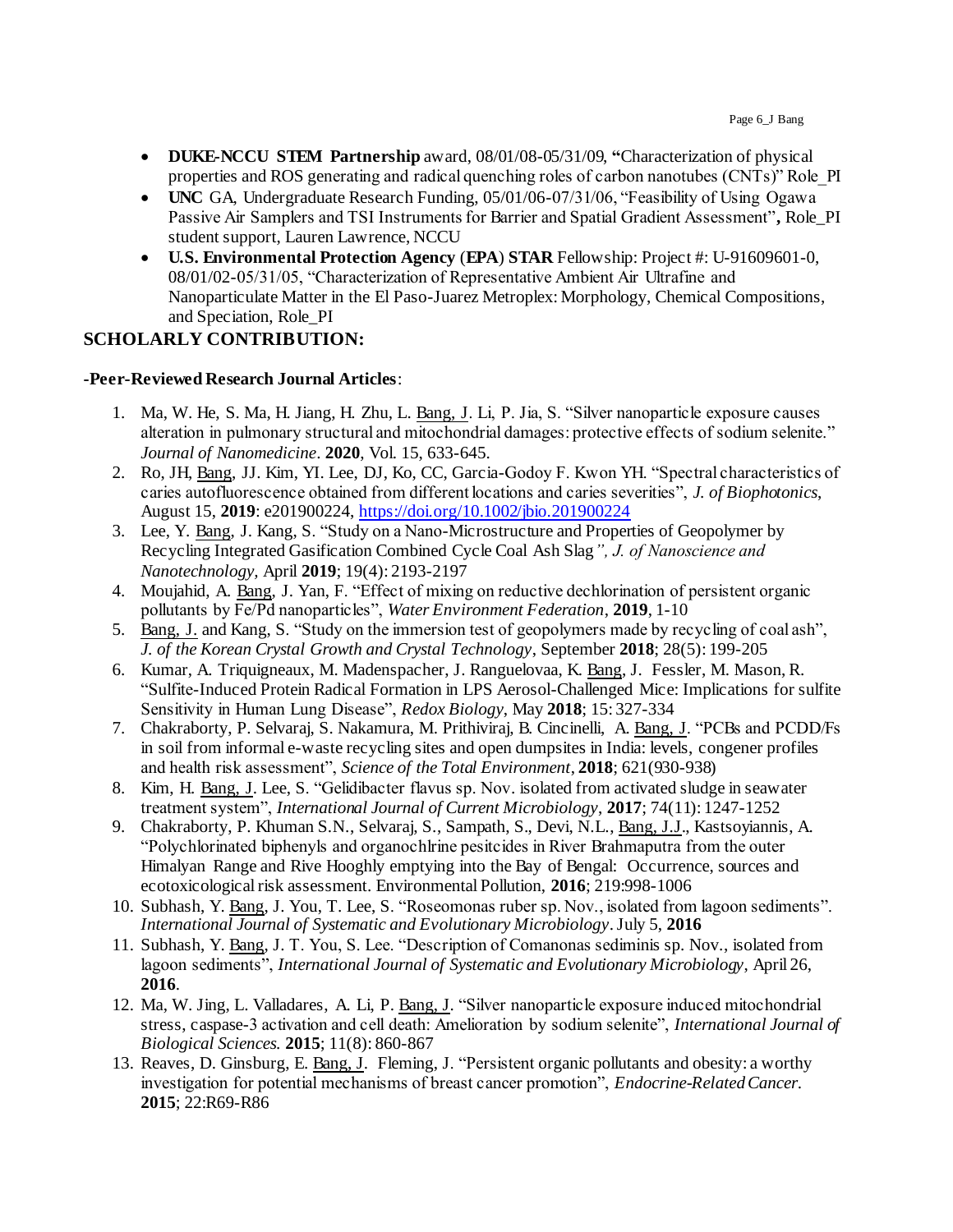- 14. Bang, J. "Dear Respective Members in the Field of Nanotechnology and Nanomedicine". *Austin Journal of Nanomedicine & Nanotechnology*, Editorial. **2014**; 1(1)2.
- 15. Kim, J. Srinivasan, S. You, T. Bang, J. Park, S. Lee, S. "Brevibacterium ammoniilyticum sp.nov., an ammonia-degrading bacterium isolated from sludge of a wastewater treatment plant." *International Journal of Systematic and Evolutionary Microbiology*. **2013**, 63, 1111-1118
- 16. Kim, K. Yu, Y. Yen, F. Bang, J. You, T. Lee, S. "New strain Bacteria degrading TNT and 2,4/2,6-DNT from Explosives-Contaminated Soil." *Atlas J. of Biology,* **2012**, 2 (2): 122–130
- 17. Bang, J. Yeyeodu, S. Gilyazova, N. Witherspoon, S. Ibeanu, G. "Effects of Carbon Nanotubes on a Neuronal Cell Model *In Vitro*." *Atlas Journal of Biology*, **2011**, 1(3): 70-77
- 18. Key, C. Reaves, D. Turner, F. Bang, J. "Impacts of Silver Nanoparticle Ingestion on Pigmentation and Developmental Progression in Drosophila." *Atlas J. of Biology*, **2011**, 1(3): 52-61
- 19. Bang, J. Anderson, Y.B. DeLauder, S.F. Malhotra, R. Egeghy, P. Williams, R. Whitaker, D. Morrison, C. "Ambient Concentration Levels of VOCs and Aldehydes in Moncure, North Carolina: an Environmental Justice Case Study." *Environmental Justice*, **2011,** 4(2):91-99
- 20. Adair, B. Bang, J. Anderson, Y. DeLauder, S. Bradshaw, M. Lamberth, M. Meheux, F. Malhotra, R. Fortmann, R. Egeghy, P. Williams, R. Whitaker, D. "Water Quality Analysis in an Environmental Justice Community in Durham, North Carolina. Peer-reviewed, " Proceeding's of the 2007 National Conference on Environmental Science and Technology (hard cover), Editors: Uzochukwu et al. **2009**, pp55-60. Springer
- 21. Bang, J. Anderson, Y. DeLauder, S. Bradshaw, M. Meheux, F. Malhotra, R. Fortmann, F. Egeghy, P. Williams, R. Whitaker, D. "The Impacts of Social Capital on Environmental Risk Reduction in Moncure" . Proceeding's of the 2007 National Conference on Environmental Science and Technology (hard cover), Editors: Uzochukwu et al. **2009**, pp61-66. Springer
- 22. Baldauf, R. Thoma, E. Hays, M, Shroes, R. Kinsey, J. Gullett, B. Isakov, V. Long, T. Snow, R. Khylstov, A. Weinstein, J. Chen, F. Seila, R. Olson, D. Gilmour, I. Cho, S. Watkins, N. Rowley, P. Bang, J. "Traffic and Meterological Impacts on Near-Road Air Quality: Summary of Methods and Trends from the Raleigh Near-Road Study." *Journal of the Air and Waste Management*, August **2008**, 58, 865-878.
- 23. Murr, L. Soto, K. Garza, K. Guerrero, P. Martinez, F. Esquivel, E. Ramirez, D. Shi, Y. Bang, J. and Venzor, J. III. "Combustion-Generated Nanoparticulates in the El Paso, TX, USA/Juarez, Mexico Metroplex: Their Comparative Characterization and Potential for Adverse Health Effects." *International Journal of Environmental Research and Public Health*, **2006**, 3(1), 48-66
- 24. Saupe, G. Zhao, Y. Bang, J. Yesu, N. Carballo, G. Ordonez, R. Bubphamala, T. "Evaluation of a new porous titanium-niobium mixed oxide for photocatalytic water decontamination." *Microchemical Journal*, **2005**, 81, 156-162
- 25. Bang, J. Murr, L. Esquivel, E. "Collection and characterization of airborne nanoparticulates." *Materials characterization*, **2004**, 52, 1-14
- 26. Murr, L. Bang, J. Lopez, D. Guerrero, R. Esquivel, E. Choudhuri, A. Subramanya, M. Morandi, M. "Carbon nanotubes and nanocrystals in methane combustion and the environmental implications." *Journal of Materials Science*, **2004**, 39, 2199-2204
- 27. Murr, L. Esquivel, E. Bang, J. de la Rosa, G. Gardea-Torresdey, J. "Chemistry and nanoparticulate compositions of a 10,000 year-old ice core melt water." *The Water Journal,* **2004,** 38, 4282-4296.
- 28. Murr, L. Esquivel, E. Bang, J. "Characterization of Nanostructure Phenomena in Airborne Particulate Aggregates and Clusters and Their Potential for Respiratory Health Effects." *Journal of Material Science: Materials in Medicine*, **2004**, 15, 237-247
- 29. Bang, J. Gurerero, P. Lopez, D. Murr, L. and Esquivel, E. "Carbon Nanotubes and other Fullerence Nanocrystals in Domestic Propane and Natural Gas Combustion Streams." *Journal of Nanoscience and Nanotechnology,* **2004**, 4(7), 716-718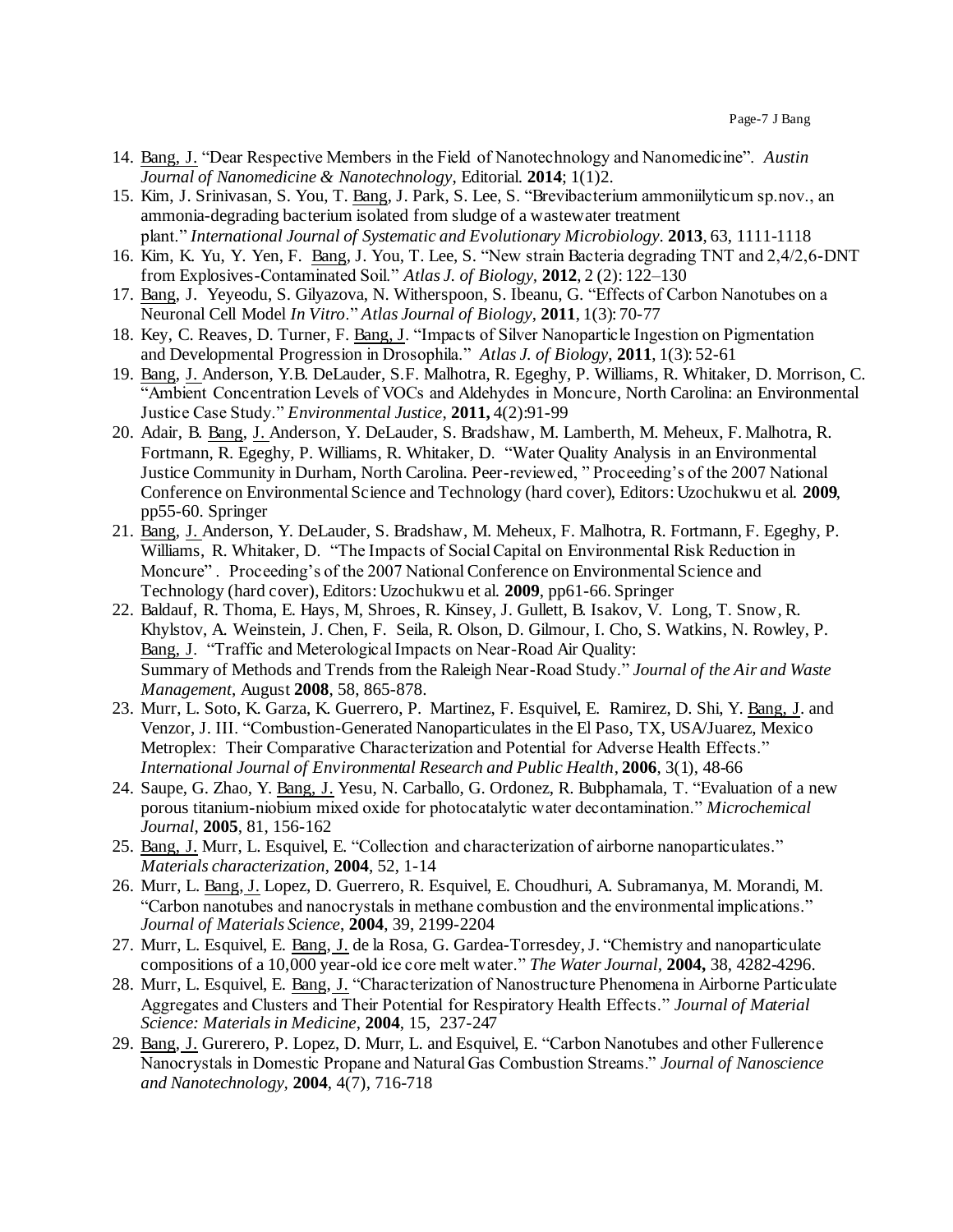- 30. Murr, L. Bang, J. Esquivel, E. Guerrero, P. Lopez, D. "Carbon nanotubes, nanocrystal forms, and complex nanoparticle aggregates in common fuel-gas combustion sources and the ambient air." *Journal of Nanoparticle Research,* **2004**, 6, 241-251
- 31. Murr, L. Bang, J. "Electron Microscopy Comparisons of fine and ultrafine carbonaceous and noncarbonaceous, airborne particulates." *Atmospheric Environment*, **2003**, 37, 4795-4806
- 32. Bang, J. Murr, L. Chaney, M. "Collection and Characterization of Ultra-Fine Airborne Particulates." *Microscopy & Microanalyses*, **2003**, 9(2), 790
- 33. Bang, J. Trillo, E. Murr, L. "Utilization of Selected Area Electron Diffraction (SAED) Patterns for Characterization of Air Submicron Particulate Matter Collected by a Thermophoretic Precipitator." *Journal of Air and Waste Management Association*, Feb. **2003**, 53, 1-10
- 34. Bang, J. Murr, L. "Atmospheric nanoparticles: Preliminary studies and potential respiratory health risks for emerging nanotechnologies." *Journal of Materials Science Letters*, **2002**, 21, 361-366
- 35. Bang, J. Murr, L. "Collecting and characterizing Atmospheric Nanoparticles." *Journal of the Minerals, Metals and Materials:JOM*, Dec. **2002**, 54:12, 28-30
- 36. Bang, J. Trillo, E. Murr, L."Thermal Precipitator for the Collection of Submicron Atmospheric particulate Matter (PM) for Transmission Electron Microscopy Examination." *Texas Journal of Microscopy*, **2002**, 33:1, 13 & 17

#### **-Book Chapters:**

- 37. Rincon, C. Anderson, J. Bang, J. Greenlee, J. Kelly, K. and Li, W. "Background and Recent Research on Particulate Matter in the Paso del Norte Border Region." Book Chapter 1, The U.S.-Mexican Border Environment: An Integrated Approach to Defining Particulate Matter Issues in the Paso del Norte Region SCERP Monograph No. 12. San Diego: San Diego State University Press, **2005**.
- 38. Li, W-W. Bang, J. Chianelli, R. Yacaman, M. Ortiz, R. "Characterization of airborne particulate matter in the Paso del Norte (PdN) air quality basin in El Paso-Juarez region: morphology and Chemistry." Book Chapter 4, The U.S. –Mexican Border Environment: An Integrated Approach to Defining Particulate Matter Issues in the Paso del Norte Region SCERP Monograph No. 12. San Diego: San Diego State University Press, **2005**.
- 39. Meuzelaar, H. Arnold, N. Nookala, B. Mejia, P. Medina, J. Sanchez, Li, W-W. Bang, J. Frernando, J. Lee, S. "Estimating PM exposure Risks and Evaluating Health Effects of Evening PM Peaks Using GIS-Referenced Data Fusion Methods: A Pilot Study." Book Chapter 7, In the U.S.- Mexican Border Environment: An Integrated Approach to Defining Particulate Matter Issues in the Paso del Norte Region SCERP Monograph No. 12, **2005**.

#### **Selected Referred Conference** and Invited Talk/Seminar, Proceedings & Presentations: J.J. Bang is a corresponding author for all conference presentations/papers below.

- 40. Bang, J. "Carbon nanodots for suppressing beta-amyloid oligomerization in Alzheimer's Diseases". American Chemical Society, Spring 2020 National Meeting & Expo, March 22-26, **2020**. Philadelphia, PA
- 41. Dalton, B. Spruill, L. Kumar, K. Statum, F. Ji, Z. Barbare, D. Wei, J. Taylor, D. Dey, B. Bang, J. "Free radical scavenging carbon nanodots (CNDs) as a chemical marker for investigating ROS associated pathological conditions", Nov. 20-23, **2019**. Society for Redox Biology and Medicine 2019. Las Vegas, NV.
- 42. Bang, J. Kumar, A. Mason, R. "Immuno-Spin Trapping of Copper Nanoparticles for Beta-Amyloid Protein Radical Formation: Implication of Protein Radical Formation in Alzheimer's Diseases", Nov. 20-23, 2019, Society for Redox Biology and Medicine **2019**. Las Vegas, NV.
- 43. Bang, J. "Free Radical Scavening Role of Carbon Nanodots for Mechanistic Studies", Feb. 15, **2019** NIEHS, RTP, NC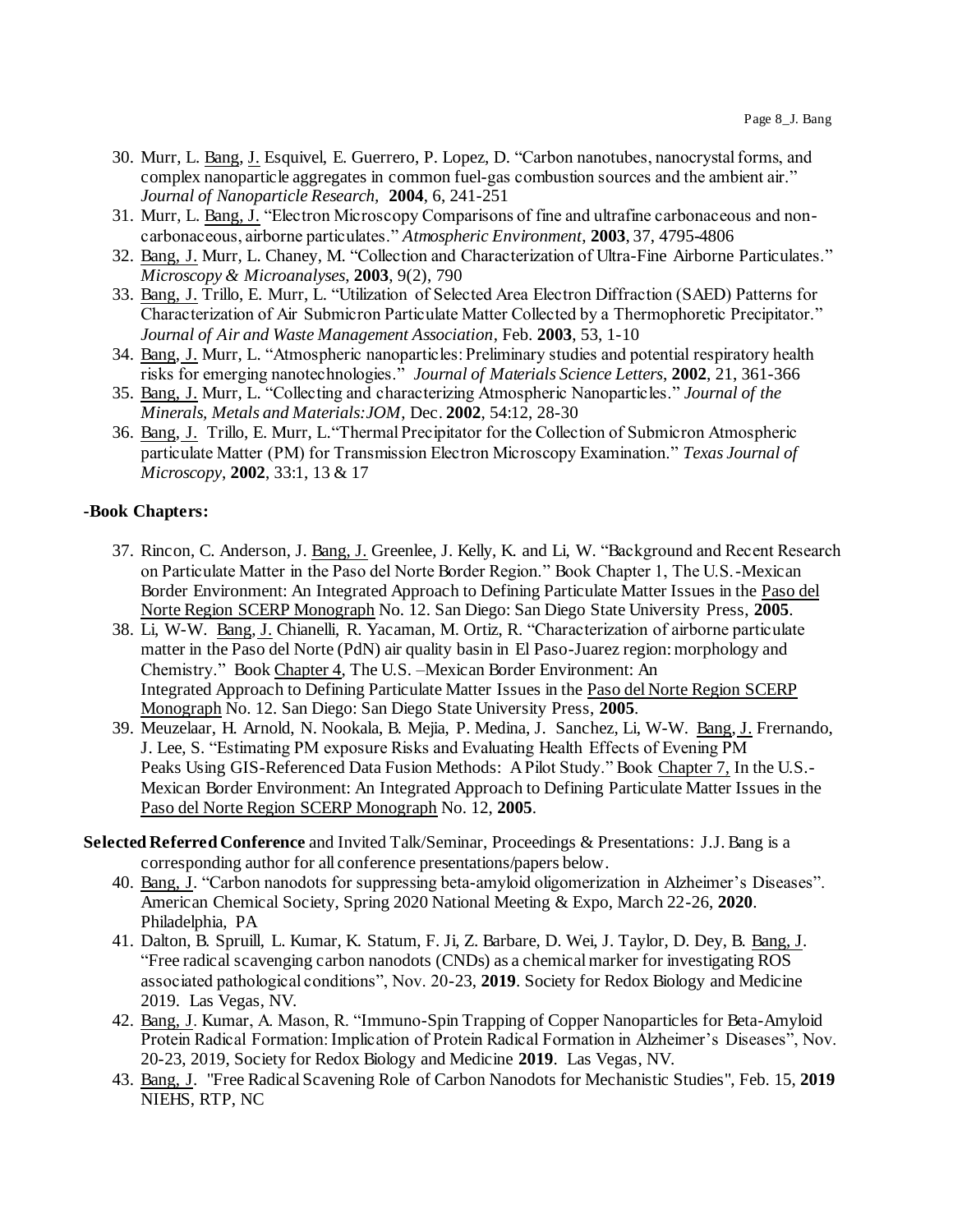- 44. Bang, J. "Emerging Pollutants and Air and Water Environment", NC Department of Environmental Quality/AMWA May 20, **2019**, Raleigh, N.C.
- 45. Bang, J. "Carbon Nanotube-Titanium Nanohybrid Material for Photocatalytic Removal of Organic Pollutants in water with mild Salinity Levels". November 12-15, **2017**. NC American Water Works Associations –WEA, 97th Annual Conference.
- 46. Bang, J. "Nano and Free Radicals as Double-Edge Sword", **Invited Talk/Seminar** at Toxicology Program, Dept. of Biology, North Carolina State University, Raleigh, NC. October 10, **2017**
- 47. Shaw, S. Kang, S. Johnson, C. Harrison, H. Kumar, K. Lim, T. Bang, J. "Photocatalytic Titanium-Caron Nanotube Hybrid Material for Water Remediation". June 28-30, 2017. Nanomaterials for Energy and Environment International Conference and Exhibition, NanoMatEn **2017**, Paris, France
- 48. Bang, J. "Source Apportionment of Fine Particulate Matter (PM2.5) and Land User Regression", **Invited Talk/Seminar.** July 14, **2016**, National Institute of Environmental Research, Incheon, South Korea.
- 49. Bang, J. "Bioremediation as a Sustainable Method for Environmental Contamination Sites including Superfund Sites", **Invited Talk/Seminar**. July 12, **2016**, Kyonggi University, Suwon, South Korea
- 50. Bang, J. "Paradigm shift for sustainable environmental & Human health", **Invited talk/Panel**  Discussion. June 29<sup>th</sup>, 2016. 1st Annual Global Environmental Health Day, National Institute of Environmental Health Sciences (NIEHS), Research Triangle Park, North Carolina
- 51. Moon, S. Kim, J. Lee, T. Bang, J. You, T. Lee, S. "Screeing of Algicidal Bacteira and Development of Bio-eco Ceramic System for Controlling Harmful Algal Blooms (Cochlodinium polykrikoides) in Fish-Raising Farm". June 16-20, **2016**. ASM Microbe 2016, Boston, MA.
- 52. Kim, K. Kim, J. Kim, S. Bang, J. You, T. Lee, T. Lee, S. "Development of Microorganisms based Effluent Treatment System to Remove Nitrogen and Phosphorus from Land Fish Farms". June 16-20, **2016**. ASM Microbe 2016, Boston, MA.
- 53. Cho, S. Kim, J. Kim, S. Bang, J. You, T. Lee, T. Lee, S. "Saline Wastewater Treatment from Land Fish Farm by Biological Sequencing Batch Reactor (SBR) by High Efficiency Nitrogen and Phosphorus Removing Bacteria". June 16-20, **2016**. ASM Microbe 2016, Boston, MA.
- 54. Johnson, C. Harrison, H. Bang, J. "Sol-Gel Method Application for Ballast Water Remediation: Carbon Nanotubes (CNT)-Titanium Dioxide Photocatalytic Hybrid", April 16, **2016**, NCCU Research Symposium 2016, Durham, NC
- 55. Agnihotry, G. Agnihotry, J. Bang, J. "Ogawa Passive Samplers for NOx, NO2, and Ozone Exposure Assessment in a Community nearby Local Highway", April 16, **2016**, NCCU Research Symposium 2016, Durham, NC
- 56. Taylor, V. Kumar, K. Bhatt, P. Noussi, T. Johnson, C. Bang, J. "RETIGO Presentation of Exposure Assessment for Particulate Matter (PM2.5 and Ultrafine PM (UPM) in a Community nearby Local Highways", April 16, **2016**, NCCU Research Symposium 2016, Durham, NC
- 57. Noussi, T. Kumar, K. Taylor, V. Bhatt, P. You, T. Bang, J. Lee, S. "Identification of a Novel Species in Animal Farm Lagoon for Bioremediation Application: Roseomonas ruber", April 116, **2016**, NCCU Research Symposium 2016, Durham, NC
- 58. Bang, J. Muslim, S. Kendall, K. Johnson, C. Nguyen, M. "Modified dispersion property of carbon nanotubes in hybrid photocatalyst containing both carbon nanotubes and titanium". December 15-20, **2015**, PacifiChem 2015, Honolulu, HI
- 59. Simon, S. Agnihotry, G. Agnihotry, J. Kumar, K. Rice, J. Budarz, J. Bang, J. "Pathophysiolgical Impact Assessment of Silver Nanoparticle Exposure on Pulmonary System: Contact Angle and Surface Tension". December 15-20, **2015**, PacifiChem2015, Honolulu, HI
- 60. Bang, J. "The effects of size and concentration variance of silver nanoparticles on interfacial phenomena: pulmonary pathophysiology perspective". December 15-20, **2015**, PacifiChem2015, Honolulu, HI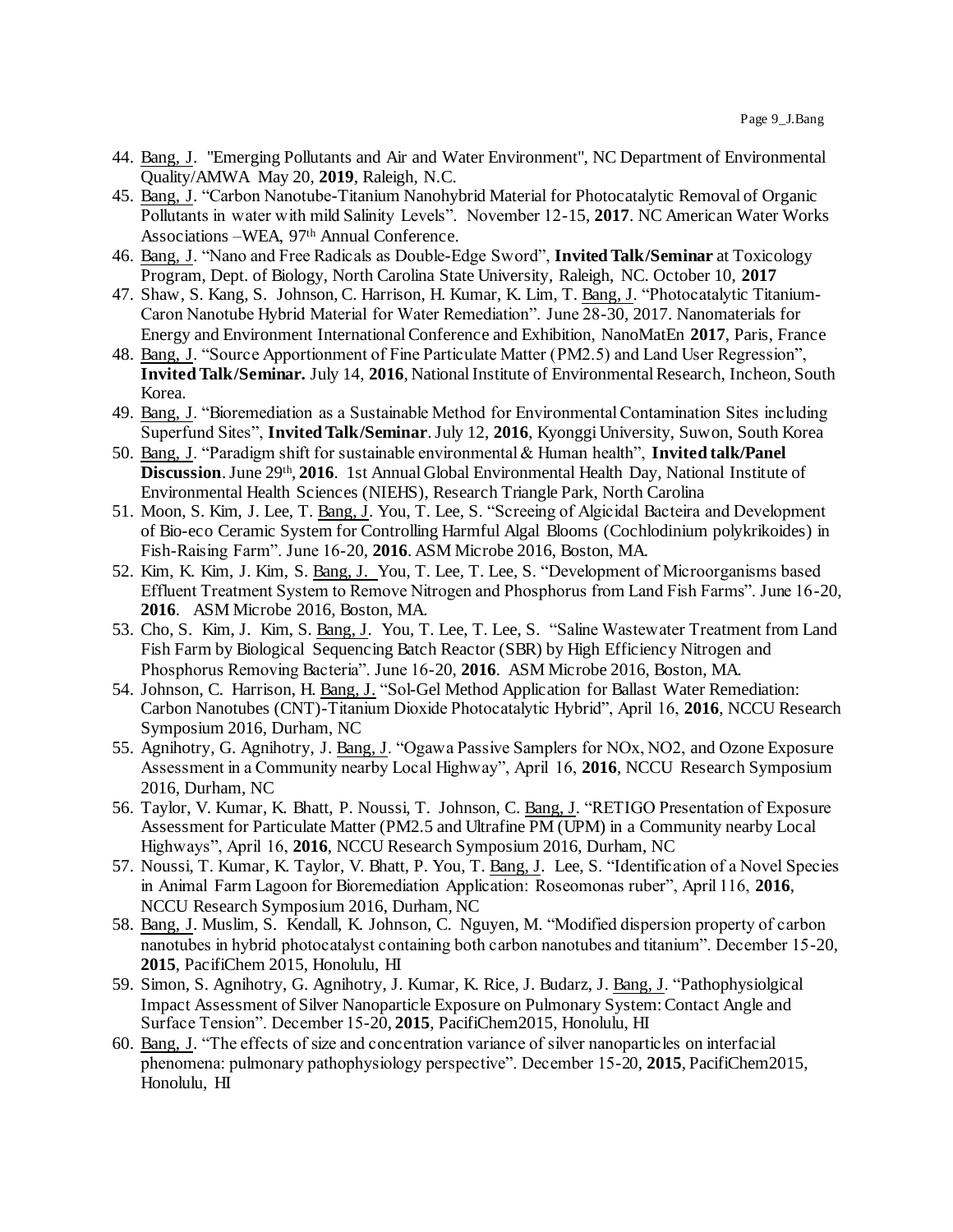- 61. Valladares, A. Ma, W. Jing, L. Mehta, S. Li, P. Bang, J. "Selenite for Reduction of Silver Nanoparticle Exposure-Induced Mitochondrial Stress", July 30, **2015**, UKC conference, Atlanta, GA.
- 62. Bang, J. "Interfacial Properties of Engineered Nanomaterial for their Potential Applications in Imaging and Drug Delivery", July 31, **2015**, UKC 2015 conference, Atlanta, GA
- 63. Muslim, S. Poteat, T. Bang, J. "Polarizability as a Control Mechanism in Electron-Hole Separation in Nano Hybrid Photocatalyst", August 1, **2015**, UKC 2015 conference, Atlanta, GA
- 64. Muslim, S. Bang, J. Williams, H. Mulrooney, T. "Relating Environmental Parameters and the Invasion of Non-Native Aquatic Species via Ballast Water", Feb 10-11, **2015**, NC GIS conference, Raleigh, NC
- 65. Muslim S. Bang, J. "Carbon Nanotube Containing Photocatalytic Nanohybrid Material For Sustainable Water Remediation", Nov. 16-20, **2014**, American Water Works Association, Water Quality Technology Conference 2014, New Orleans, Louisiana
- 66. Bang, J. Harris, N. Presler-Jur, P. Khlystov, A. Bell, D."Health implications of exposure to local traffic-generated particulate matter (PM) in a minority community: commuters and local residents' perspectives", accepted for a presentation, October 20-24, **2014**, American Association for Aerosol Research 33rd Annual Conference, Orlando, FL.
- 67. Muslim, S. Poteat, T. and Bang, J. "Carbon Nanotube containing Photocatalytic Nanohybrid Material for Sustainable Environmental Remediation", accepted for presentation, August 6-9, **2014**, UKC 2014, San Francisco, CA
- 68. Bang, J. Workshop on Wireless Intelligent Sensor Networks (WISeNet), "Wireless Sensor Network for a Sustainable Ecosystem and Environmental Modeling", June 4-5, **2013**, Duke University, Durham, N.C.
- 69. Bang, J. "Carbon Nanotubes and Hybrids in Water Filtration Technology Development", April 29- May 3, 2013, WATEREX **2013** National Institute of Environmental Research (NIER), Ministry of Environment, S. Korea
- 70. Valladares, A. Poteat, T. Levine, K. Hendren, Z. Juah, N. Bang, R. Srinivas, P. Bang, J. "Size and Concentration Dependent Exposure Impacts of Silver Nanoparticles (Nano Ag) on Alveolar Surface Tension". March 03-06, 2013, Environmental Health **2013**, Boston, MA
- 71. Valladares, A. Jing, L. Mendellv, N. Li, P. Bang, J. "Rescuing Effect of Selenium on Nanometal Toxicity" March 04-05, 2013, poster presentation, Center for Environmental Implications of Nanotechnology (CEINT) **2013**, Durham N.C.
- 72. Vereen, P. Poteat, T. Deshmukh, P. Baldauf, R. Bang, J. "TEM analysis for Source Identification of Carbonaceous Nanoparticles in Near Roads: Brake Pads and Tires as another Source?". March 04- 05, 2013, Center for Environmental Implications of Nanotechnology (CEINT) **2013**, Durham, N.C.
- 73. Balami, U. Trivedi, G. Bang, J. Yang, L. Taylor, D. "Towards dual responsive (thermo-and electro-) polymeric materials". Nov. 15, 2012, SERMAC 2012, RTP, N.C.
- 74. Valladares, A. Jing, L. Mendellv, N. Li, P. Bang, J. "Finding a Targeted Preventive Measure for Nano Metal Toxicity: Selenium?" April 13, **2012**, CS&T at NCCU, Durham, N.C.
- 75. Barnwell, J. Anderson, Y. Kim, J. Bang, J. "Comparative Pyrethroid Exposure Assessment Study among the Residents Living in Bed Bug Infested Buildings in North Carolina." April 13, **2012**, CS&T at NCCU, Durham, N.C.
- 76. Poteat, T. Hendren, Z. Levine, K. Badireddy, A. Bang, J. "Surface Tension Measurement for Respiratory Impact Study by Nano Silver." April 13, **2012**, CS&T at NCCU, Durham, N.C.
- 77. Vereen, P. Poteat, T. Bang, J. "TEM-EDX Analysis of Carbonaceous Nanomateirals in Ambient Air Originating from Brake Pads and Tires." April 13, **2012**, CS&T at NCCU, Durham, N.C.
- 78. Duchatelier, M. Bang, J. "Ambient PM2.5 Exposure Level around NCCU Community and Its Public Health Implications." April 13, **2012**, CS&T at NCCU, Durham, N.C.
- 79. Reaves, D. Poteat, T. Key, S. Bang, J. "Drosophila melanogaster Study of Non-Pigmented Adults due to Silver Nano Particle Exposure." April 13, **2012**, CS&T at NCCU, Durham, N.C.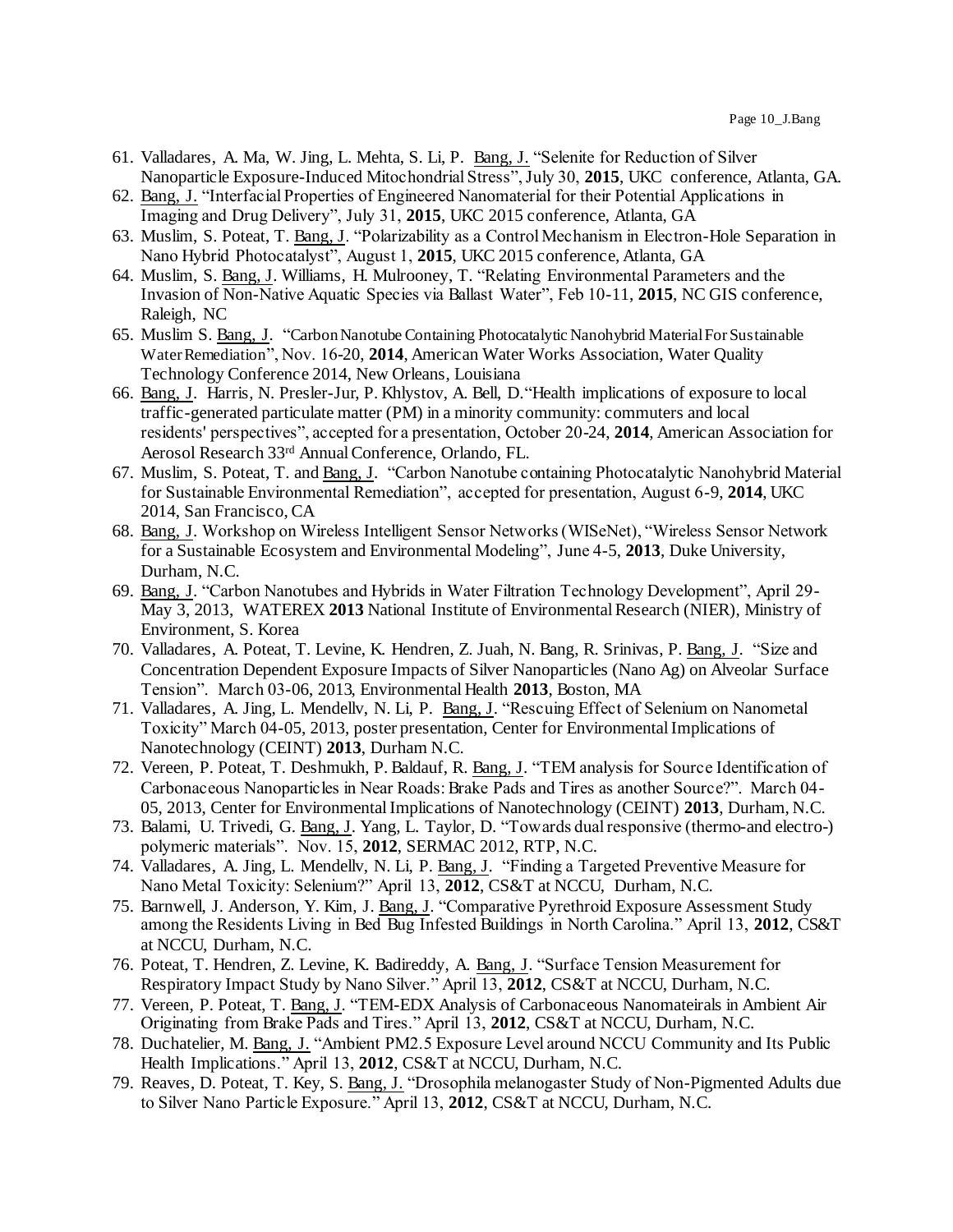- 80. James, H. Bang, J. "Nano Silicate Conjugated Polyethylene Glycol (PEG) Trimer for Sol-Gel Applications." April 13, **2012**, CS&T at NCCU, Durham, N.C.
- 81. Bang, J. "Prevalence of Natural and Engineered Ultrafine and Nanoparticles in Environment", Feb. 16, **2012**, Duke University, Nicholas School of the Environment, Durham, NC
- 82. Poteat, T. Hendren, Z. Bang, J. "Potential Impacts of Nano Silver Particle Exposure on Lung Physiology." February 23-25, **2012** , Poster presentation at Emerging Researchers National Conference, Atlanta, Georgia
- 83. Poteat, T. Hendren, Z. Bang, J. "Impacts of Nano Silver Particle Exposure on Surface Tension." November 19, **2011**, Poster Presentation at State of North Carolina Undergraduate Research & Creativity Symposium (SNCURCS 2011) at East Carolina University, Greenville, NC
- 84. Bang, J. "Engineered Nanomaterials in Ambient Air?." April 22, **2011**, Seminar at Virginia Tech, Virginia*. Invited Talk*
- 85. Bang, J. C.Key, Reaves, D. Yeyeodu, S. Gilyazova, N. Witherspoon, S. Ibeanu, G. "Environmental and Human Health Implications of Exposures to Synthetic Nanomaterials." Second International Conference on Environmental Implications of Nanotechnology (ICEIN), UCLA, Los Angeles, CA. May 11-13, **2010**.
- 86. Druweay, W.,Chae, S. Wiesner, M. Anderson, Y. DeLauder, S. Bang,J. "Carbon Nanotubes (CNTs) for Clean Air and Water?" Second EPA-NCCU Symposium, Durham, NC. March 19-20, **2010**.
- 87. Lawrence, L. Salim, E. Anderson, Y. DeLauder, S. Bang, J. "Indoor Ultrafine Particulate Matters (UFP) Exposure during Outdoor PM Spike." Second EPA-NCCU Symposium, Durham, NC. March 19-20, **2010**.
- 88. Chettri, S. Bang, J. "Synthesis of Transition Metal containing Mesoporous Nanomaterials: Remediation of Organic Pollutants in Fluidal Media." Second EPA-NCCU Symposium, Durham, NC. March 19-20, **2010**.
- 89. Williams, J. Anderson, Y. Tokuta, A. Bang, J. "County Based Air Quality Survey in North Carolina: Aldehydes and BTEX Data from NATA 2002." Second EPA-NCCU Symposium, Durham, NC. March 19-20, **2010**.
- 90. Finley, A. III., Druweay, W. DeLauder, S. Anderson, Y. Bang, J. "Assessing the Level of Exposure to Ultrafine Particulate Matter (UFPs) from Traffic Origins." Second EPA-NCCU Symposium, Durham, NC. March 19-20, **2010**.
- 91. Bang, J. "Implications of Carbon Nanotube (CNT) Exposure in Public Health Perspective: CNT as another Asbestos?" 73rd Annual Educational Conference, National Environmental Health Association (NEHA), Atlanta, GA, June 21-24, **2009**.
- 92. Lawrence, L. Bang, J. Anderson, Y. DeLauder. S. "Human Exposure to Indoor Ultrafine and Nano Particulate Matter during Evening PM Spike and its Potential Health Effects." US-Korea Conference on Science, Technology, and Entrepreneurship, Raleigh, NC. June 16-19, **2009**. Symposium Chair.
- 93. Bang, J. Druweay, W. Anderson, Y. Barnett, A. Kim, D. "Patterns of Ultrafine Particle (UFP) Deposition in Human Lung Alveolar Surface, UFP Size Distribution, and Physiological Responses of Respiratory System on Healthy Individuals during Indoor Cooking." International Society for Environmental Epidemiology (ISEE) & International Society of Exposure Analysis (ISEA), 2008 Joint Annual Conference, Pasadena, CA. Oct. 12-16, **2008**. Session Co-Chair.
- 94. Bang, J. Anderson, Y. Battle, J. Finley, A. Eley, A. Stefan, F. "Patterns of Ambient Nano Particulate Matter (PM) Deposition in the Lung Alveolar Surface Areas of the People Residing at Heavy Traffic Intersections." The Air & Waste Management Association's 101st Annual Conference & Exhibition, Portland, Oregon, June 24-27, **2008**
- 95. Finley, A. Battle, J. Bang, J. Anderson, Y. "Implication of prospering nanotechnology in the current National Ambient Air Quality Standards: Ambient Particulate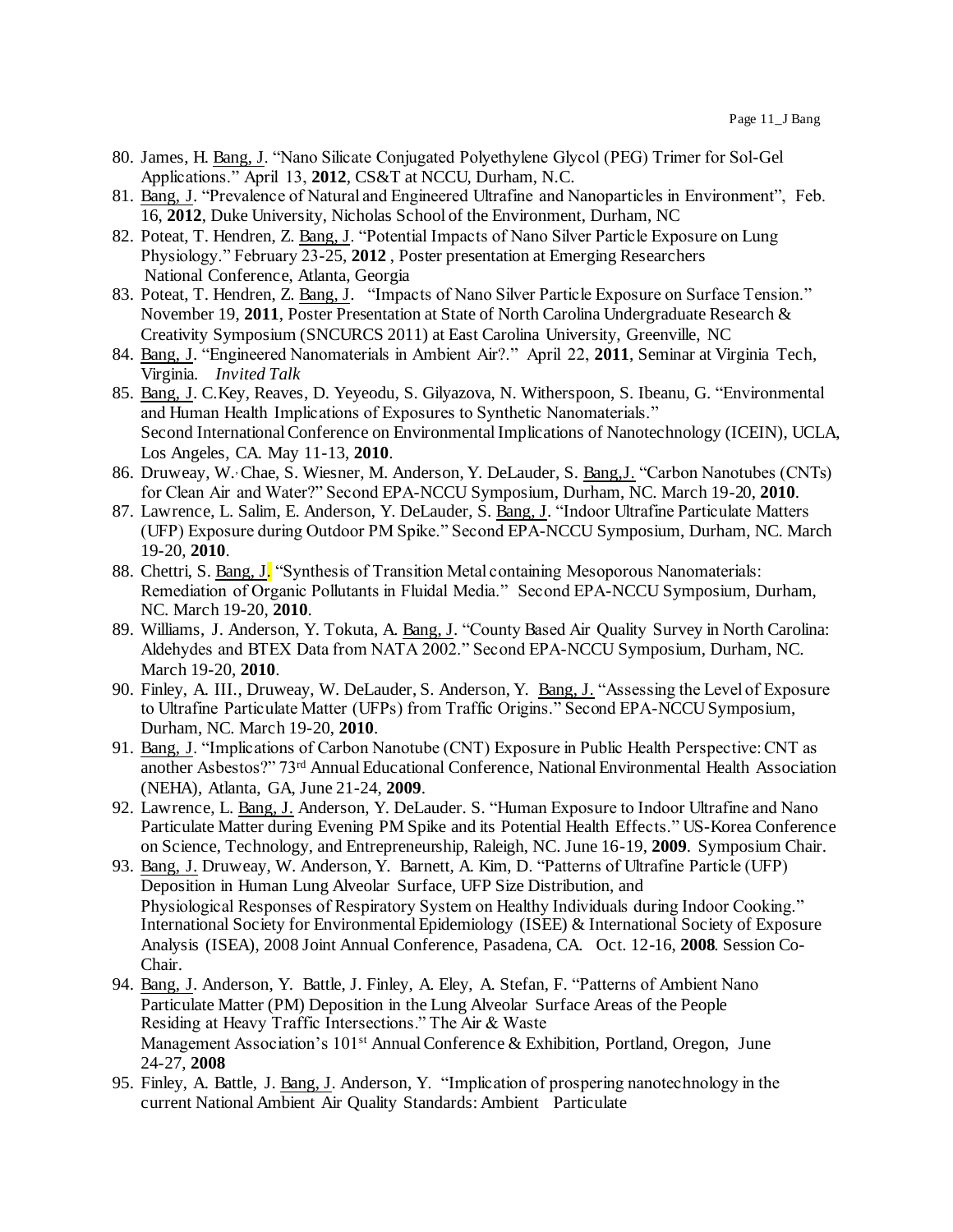Matters (PMs)." Southeast Collegiate Environmental Science and Health Symposium, November 13, **2007**, CDC and Prevention, Atlanta, GA.

- 96. Battle, J. Finley, A. Bang, J. Anderson Y. "Dilemma in the measurement of Particle Matters (PMs) including Nanoparticulate Mattes: Contact Surface Area, Particle Count, or Mass?" Southeast Collegiate Environmental Science and Health Symposium, November 13, **2007**, CDC and Prevention, Atlanta, GA.
- 97. Bang, J. "Developing Your Project Ideas: Planning the Scope and Depth According to Context and Conditions", Collegiate Academy of the N.C. Academy of Science, annual research conference, November 10, **2007**, Durham, NC. **Invited talk**
- 98. Bang, J. Anderson, Y. Whitaker, D. Egeghy, P. Chen, F. Williams, R. Fortmann, R. "Temporal and Spatial Characteristics of PM and Gaseous Copollutants. Seasonal Studies in one Environmental Justice Community" The 17<sup>th</sup> Annual Meeting of the International Society of Exposure Analysis, Oct. 14-18, **2007** Durham, NC.
- 99. Bang, J. Anderson, Y. DeLauder, S. Battle, J. "Impact of Human Traffic on Spatial Distribution Patterns of Indoor Particulate Matter (PM)", National Environmental Health Association's 71<sup>st</sup> Annual Educational Conference & Exhibition for June 18-21, **2007**
- 100. Anderson, Y. Malhotra, R. DeLauder, S. Bradshaw, M. Smith, L. Bang, J. "Partnering for Environmental health education in EJ communities: A comparison of approaches", American Public Health Association 134th Annual Meeting and Exposition, Boston, November 8, **2006**
- 101. Finley, Jr. Lawrence, L. Battle, J. Bang. J. Anderson, Y. "Impacts of Human Traffic on Indoor Air Quality", 5th Annual NC OPT-ED Alliance Day, September 22, **2006**
- 102. Battle, J. Lawrence, L. Finley, A. Anderson, Y. Bang, J. "Impacts of Highway Mitigation Walls on Particulate Matter Dispersion Pattern", 5th NC OPT-ED Alliance Day, September 22, **2006**
- 103. Malhotra, R. Bang, J. Smith, L. Bradshaw, M. DeLauder, S. Anderson, Y. "Community based studies-a GIS approach", Twenty-sixth annual ESRI International User Conference, San Diego, August 7-11, **2006**
- 104. Bang, J. Anderson, Y. Bradshaw, M. Smith, L. Lloyd, A. Arroyo, J. Malhotra, R. DeLauder, S. Muriuki, P. "Utilization of Community Characteristics for the Study Design of Community Based Monitoring Projects", U.S. EPA Community Involvement Conference in Milwaukee. Poster, June 16-20, **2006**
- 105. Bang, J. DeLauder, S. Anderson, Y. Saupe, G. "Utilization of Novel Material Synthesis for Decontamination of Organic Pollutants" April 10, **2006**, American Chemical Society, North Carolina Branch Conference, NCCU.
- 106. Bang, J. Arcaute, K. Adams, L. Ochoa, L. Wicker, R. "Cytocompatibility of complex polyethylene glycol (PEG) hydrogel constructs: Implications for layered manufacturing using Stereolithographe Apparatus (SLA)," **2005** MRS Spring Conference (March 28- April 1, San Francisco, CA)
- 107. Murr, L. Soto, K. Esquivel, E. Bang, J. Guerrero, P. Lopez, D.and Ramirez, D. "Carbon Nanotubes and other Fullerine-Related Nanocrystals in the Environement: A TEM Study." The Fifth Global Innovations Symposium on Materials Processing and Manufacture: Surfaces and Interfaces in Nanostructured Materials & Trends in LIGA, miniaturization, & nanoscale materials, J.E. Smugeresky & S.M. Mukhopadhyay, TMS, Warrendale, PA, **2004**
- 108. Bang, J. and Murr, L. Microscopy and Microanalysis 2003, The VII InterAmerican Congress on Electron Microscopy. Aug. 3-7, **2003** symposia in San Antonio, TX. Symposium co-chair presentation: "Collection and Characterization of Ultra-Fine Airborne Particulates."
- 109. Bang, J. Lovelace Respiratory Research Institute, NM, May 16th, **2003** "Characterization of nanoparticulate matter in El Paso-Juarez ambient air" **Invited Talk**
- 110. Bang, J. U.S.EPA office of Air and Radiation, Mar. 5, **2003,** CERM, UTEP\_ "Current status of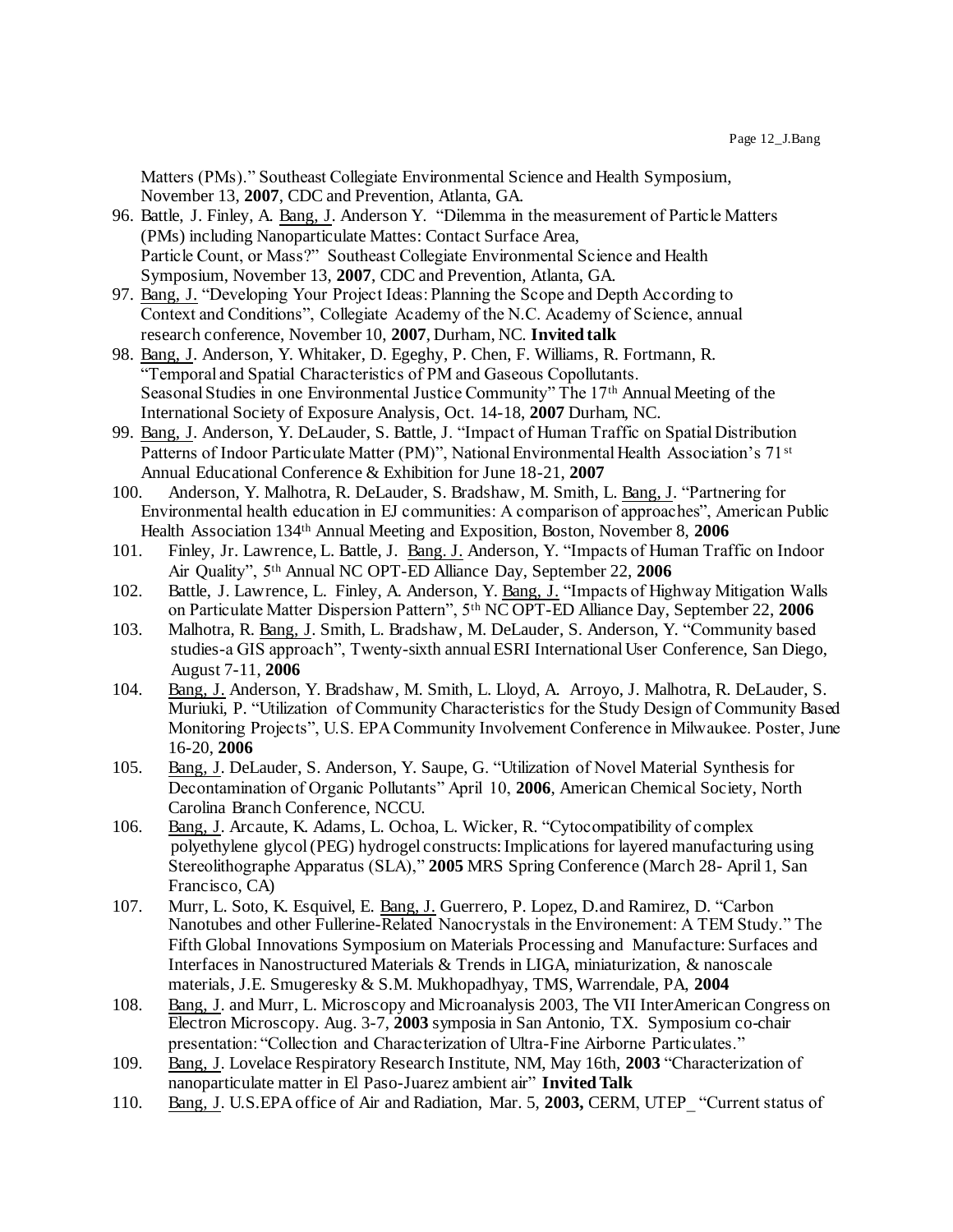Morbid Air", El Paso, Texas

- 111. Bang, J. "Ambient Air nanoparticles in El Paso-Juarez: Characterization and Source Delineation of he particles and Potential Impacts on Respiratory System." , The University of Texas at Houston, School of Public Health, Jan. 23, **2003**, **Invited Talk**
- 112. Bang, J. "Health effects of ultra-fine particles on respiratory system". The University of Texas at El Paso, Environmental Science and Engineering, Sept.10, **2002**

# **PROFESSIONAL AFFILIATION & OTHER SERVICES:**

- Society for Radical Biology and Medicine (SfRBM) since 2019
- American Chemical Society (ACS) since 2019
- American Association for Aerosol Research since 2014
- American Water Work Association since 2014
- Haw River Assembly\_Board of Directors since 2011
- Center for Environmental Implications of Nanotechnology (CEINT) since 2008
- Korean-American Scientists and Engineers Association (KSEA) since 2008
- National Environmental Health Association since 2007
- International Society of Exposure Analysis since 2006
- American Public Health Association since 2006
- American Chemical Society since 2003
- Sigma Xi, International Scientists since 2002
- Air & Waste Management Association since 2002

## **SKILLS:**

- ELISA/Western Blotting
- Confocal Light Microscopying
- Dynamic Light Scatter (DLS) and zetasize/potentiometer for hydrodynamic diameter and surface charge
- XRD/TOC operation
- FTIR, UV-Vis, GC, AAS, HPLC
- Cell and tissue culture
- Electro Cardiogram (ECG) and Spirometer Operation and Interpretation.
- Nano Lung Surface Deposit Monitor/ SMPS and CPC operation for nanoparticle size and distribution characterization
- SolidWork/Auto CAD software for micro/macro scale device/equipment designing (tissue engineering applications)
- NIOX operation (pulmonary inflammation)
- PolyEthylene Glycol (PEG) hydrogel fabrication for scaffold generation
- PO 200 PM Impactor for PM 10, 2.5, and 1
- MicroPEM/P-Trak/SidePak (for PM2.5 and PM0.1 in ambient air)
- ISC-AERMOD air dispersion modeling
- NITON XRF operation (heavy metal detection and analysis, NITON Inc.,
- Scanning Electron Microscopy (ESEM) operation for material characterization, Transmission Electron Microscopy (TEM) operation for air pollutant and material analysis, Con-focal light microscope and AFM for 3-D analysis of materials

# **CERTIFICATION STATUS:**

 LC/MS 2010 Training certificate (organic toxicant analysis including pesticides, Shimadzu Inc., April 2006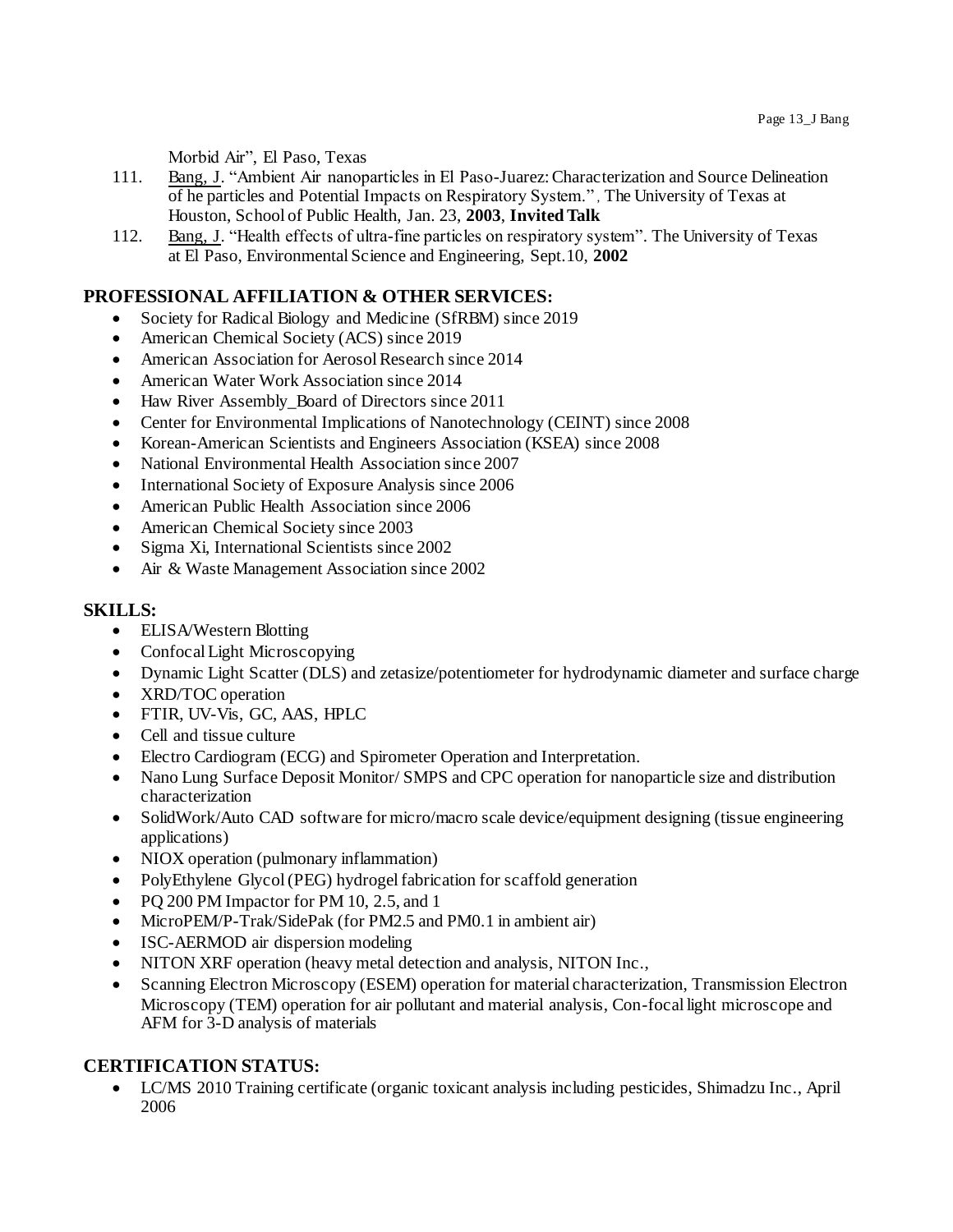- ISC-AERMOD training certificate, March 3-4, 2008
- Aerosol and Particle Measurement, Air and Gas Filtration, University of Minnesota, Minneapolis Continuing Education certificates, August 14-18, 2006
- U.S. Medical Licensing Examination (USMLE) Steps I and II &CSA, 1998

#### **ADVISEES:**

• Advisees at NCCU: among over 20

-Thesis Chair:

-Prince Neequaye (Effect of chronic exposure of the herbicide atrazine on high fat diet-induced obesity and type 2 diabetes; August 2019)

-Tossin Odedere (Graphene Hybrid for Organic Substance Removal from Saline Water; May2019)

-Corliss Johnson (Titanium and Carbon Nanotubes as Nanomaterial Behavioral Markers, Pursuing industrial Career 2017)

-Haley Harrison (Optimization of MWNT-Ti Photocatalyst for Ballast Water Remediation, Admitted to Ph.D. program at Joint School of Nanoscience and Nanoengineering, 2017)

- -Theo Noussi (Ultrafine particulate matter exposure assessment and Land Use Regression, Admitted to Ph.D. program at Joint School of Nanoscience and Nanoengineering, 2017)
- -Tierra Poteat (Synthesis of Silver Titanium Nanohybrid, Graduating summer 2017)
- -Patricia Cline-Thomas (Pattern Recognition of PM Exposure to Pedestrians along a local Highway during rush hours)
- -Shawn Muslim (May 2015 Pursuing Ph.D. at Joint School of Nanosciences and Nanoengineering in UNC-G & NC A&T State University)
- -Natushia Harris (December 2014, offered as tech position at Virginia Commonwealth University, Richmond, VA)
- -Alexandra Valadares Summer 2014, hired at Duke University

-Seema Chettri (May 2010, admitted to Ph.D. program at North Dakota State University)

-Lauren Lawrence (May 2009, works as high school teacher in Durham, NC)

#### -Thesis Committee:

- -Vivian Taylor (December 2019)
- -Olorunfemi Olasanmi (December 2014, in practical training)

-Jessica Barnwell (December 2013, works as a EPA contractor)

-U. Balami (December 2013, works at Biogene)

-Denis Reaves (December 2012, works as lab supervisor at NCCU)

#### **COLLABORATORS/INSTITUTIONS:**

Collaborators: Ronald Mason and Ashutosh Kumar (NIEHS, RTP, NC); Hyunsook Shim (Radiology and Pharmacology, Emory University, Atlanta, GA). Michael Bergin (Georgia Institute of Technology, Atlanta, GA); Christopher Frey & Andrew Grieshop (NC State University; Civil, Construction and Environmental Engineering); Wei Liao (Department of Biosystems & Agricultural Engineering, Michigan State University); James Ryan, Dan Herr (Joint School of Nanoscience and Nanoengineering, UNC-Greensboro and North Carolina A&T State University); Mark Wiesner, Jie Liu, Rich Diguilio, Gabriel Lopez (Duke University; Civil & Environ Engineering, Chemistry, School of Environment, Biomedical Engineering, Nicholas School of Environment); Christopher Frey (NC State U, Civil and Environmental Engineering); Stephen Crews (UNC-CH, Medicine, Biochem & Biophysics); Volodymyr